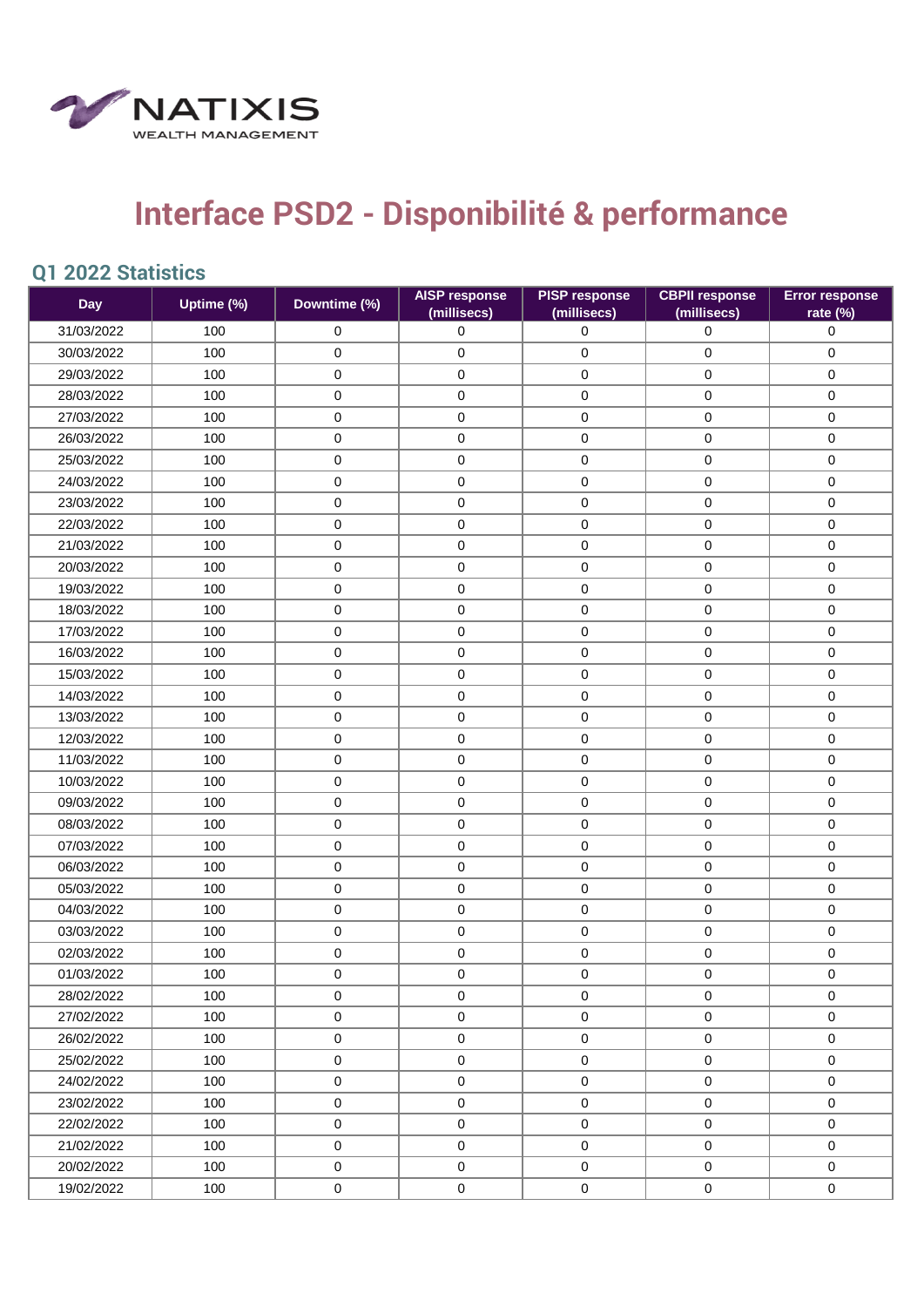| <b>Day</b> | Uptime (%) | Downtime (%) | <b>AISP response</b><br>(millisecs) | <b>PISP response</b><br>(millisecs) | <b>CBPII response</b><br>(millisecs) | <b>Error response</b><br>rate (%) |
|------------|------------|--------------|-------------------------------------|-------------------------------------|--------------------------------------|-----------------------------------|
| 18/02/2022 | 100        | 0            | $\mathbf 0$                         | $\mathbf 0$                         | 0                                    | 0                                 |
| 17/02/2022 | 100        | 0            | $\mathbf 0$                         | $\pmb{0}$                           | $\pmb{0}$                            | 0                                 |
| 16/02/2022 | 100        | 0            | $\mathbf 0$                         | 0                                   | $\mathbf 0$                          | $\mathbf 0$                       |
| 15/02/2022 | 100        | 0            | 0                                   | $\pmb{0}$                           | $\mathbf 0$                          | $\mathbf 0$                       |
| 14/02/2022 | 100        | 0            | $\mathsf{O}\xspace$                 | $\pmb{0}$                           | $\mathbf 0$                          | $\mathsf{O}\xspace$               |
| 13/02/2022 | 100        | 0            | 0                                   | 0                                   | $\mathbf 0$                          | 0                                 |
| 12/02/2022 | 100        | 0            | $\mathbf 0$                         | $\pmb{0}$                           | $\mathbf 0$                          | $\mathbf 0$                       |
| 11/02/2022 | 100        | 0            | $\mathbf 0$                         | $\pmb{0}$                           | $\mathbf 0$                          | $\mathsf{O}\xspace$               |
| 10/02/2022 | 100        | 0            | 0                                   | $\pmb{0}$                           | $\mathbf 0$                          | $\mathbf 0$                       |
| 09/02/2022 | 100        | 0            | 0                                   | $\pmb{0}$                           | $\mathbf 0$                          | $\mathbf 0$                       |
| 08/02/2022 | 100        | 0            | 0                                   | $\pmb{0}$                           | $\mathbf 0$                          | 0                                 |
| 07/02/2022 | 100        | 0            | 0                                   | 0                                   | $\mathbf 0$                          | 0                                 |
| 06/02/2022 | 100        | 0            | $\mathbf 0$                         | $\pmb{0}$                           | $\mathbf 0$                          | $\mathbf 0$                       |
| 05/02/2022 | 100        | 0            | $\mathbf 0$                         | $\pmb{0}$                           | $\mathbf 0$                          | $\mathbf 0$                       |
| 04/02/2022 | 100        | 0            | $\mathbf 0$                         | $\pmb{0}$                           | $\mathbf 0$                          | $\mathsf{O}\xspace$               |
| 03/02/2022 | 100        | 0            | $\mathbf 0$                         | 0                                   | $\mathbf 0$                          | $\mathbf 0$                       |
| 02/02/2022 | 100        | 0            | $\Omega$                            | $\pmb{0}$                           | $\mathbf 0$                          | $\mathbf 0$                       |
| 01/02/2022 | 100        | 0            | 2207.375                            | $\pmb{0}$                           | $\mathbf 0$                          | $\pmb{0}$                         |
| 31/01/2022 | 100        | 0            | 0                                   | 0                                   | $\mathbf 0$                          | $\mathbf 0$                       |
| 30/01/2022 | 100        | 0            | $\mathbf 0$                         | $\mathsf 0$                         | $\mathbf 0$                          | $\mathbf 0$                       |
| 29/01/2022 | 100        | 0            | $\pmb{0}$                           | $\mathsf 0$                         | $\pmb{0}$                            | $\pmb{0}$                         |
| 28/01/2022 | 100        | 0            | 0                                   | $\pmb{0}$                           | $\mathbf 0$                          | $\mathbf 0$                       |
| 27/01/2022 | 100        | 0            | $\mathbf 0$                         | 0                                   | $\mathbf 0$                          | $\mathbf 0$                       |
| 26/01/2022 | 100        | 0            | $\mathbf 0$                         | $\pmb{0}$                           | $\mathbf 0$                          | 0                                 |
| 25/01/2022 | 100        | 0            | $\pmb{0}$                           | $\pmb{0}$                           | $\pmb{0}$                            | $\pmb{0}$                         |
| 24/01/2022 | 100        | 0            | 0                                   | $\pmb{0}$                           | $\mathbf 0$                          | $\mathbf 0$                       |
| 23/01/2022 | 100        | 0            | $\mathbf 0$                         | $\pmb{0}$                           | $\mathbf 0$                          | 0                                 |
| 22/01/2022 | 100        | 0            | $\mathsf{O}\xspace$                 | $\pmb{0}$                           | $\pmb{0}$                            | $\pmb{0}$                         |
| 21/01/2022 | 100        | 0            | 0                                   | 0                                   | $\mathbf 0$                          | $\mathbf 0$                       |
| 20/01/2022 | 100        | 0            | 0                                   | $\pmb{0}$                           | $\mathbf 0$                          | 0                                 |
| 19/01/2022 | 100        | 0            | $\pmb{0}$                           | $\pmb{0}$                           | 0                                    | $\pmb{0}$                         |
| 18/01/2022 | 100        | 0            | $\mathbf 0$                         | 0                                   | $\mathbf 0$                          | $\mathbf 0$                       |
| 17/01/2022 | 100        | 0            | $\mathbf 0$                         | 0                                   | $\mathbf 0$                          | $\mathbf 0$                       |
| 16/01/2022 | 100        | 0            | 0                                   | 0                                   | $\mathbf 0$                          | $\mathbf 0$                       |
| 15/01/2022 | 100        | 0            | $\mathsf{O}\xspace$                 | $\pmb{0}$                           | $\mathbf 0$                          | $\mathsf{O}\xspace$               |
| 14/01/2022 | 100        | 0            | $\mathbf 0$                         | 0                                   | $\mathbf 0$                          | $\mathbf 0$                       |
| 13/01/2022 | 100        | 0            | 0                                   | $\mathbf 0$                         | $\mathbf 0$                          | $\mathbf 0$                       |
| 12/01/2022 | 100        | 0            | $\mathbf 0$                         | 0                                   | $\mathbf 0$                          | $\mathbf 0$                       |
| 11/01/2022 | 100        | 0            | $\mathbf 0$                         | 0                                   | $\mathbf 0$                          | $\mathbf 0$                       |
| 10/01/2022 | 100        | 0            | $\mathbf 0$                         | 0                                   | $\mathbf 0$                          | $\mathbf 0$                       |
| 09/01/2022 | 100        | 0            | $\mathbf 0$                         | 0                                   | $\mathbf 0$                          | $\mathbf 0$                       |
| 08/01/2022 | 100        | 0            | $\mathbf 0$                         | 0                                   | $\mathbf 0$                          | $\mathbf 0$                       |
| 07/01/2022 | 100        | 0            | $\mathbf 0$                         | $\pmb{0}$                           | $\mathbf 0$                          | $\mathbf 0$                       |
| 06/01/2022 | 100        | 0            | $\mathbf 0$                         | $\pmb{0}$                           | $\mathbf 0$                          | $\mathbf 0$                       |
| 05/01/2022 | 100        | 0            | $\mathbf 0$                         | 0                                   | $\mathbf 0$                          | $\mathbf 0$                       |
| 04/01/2022 | 100        | 0            | $\mathbf 0$                         | 0                                   | $\mathbf 0$                          | $\mathbf 0$                       |
| 03/01/2022 | 100        | 0            | $\mathbf 0$                         | $\mathbf 0$                         | $\mathbf 0$                          | $\mathbf 0$                       |
| 02/01/2022 | 100        | 0            | $\mathsf 0$                         | 0                                   | $\mathbf 0$                          | $\mathsf{O}\xspace$               |
| 01/01/2022 | 100        | 0            | 0                                   | 0                                   | $\mathbf 0$                          | 0                                 |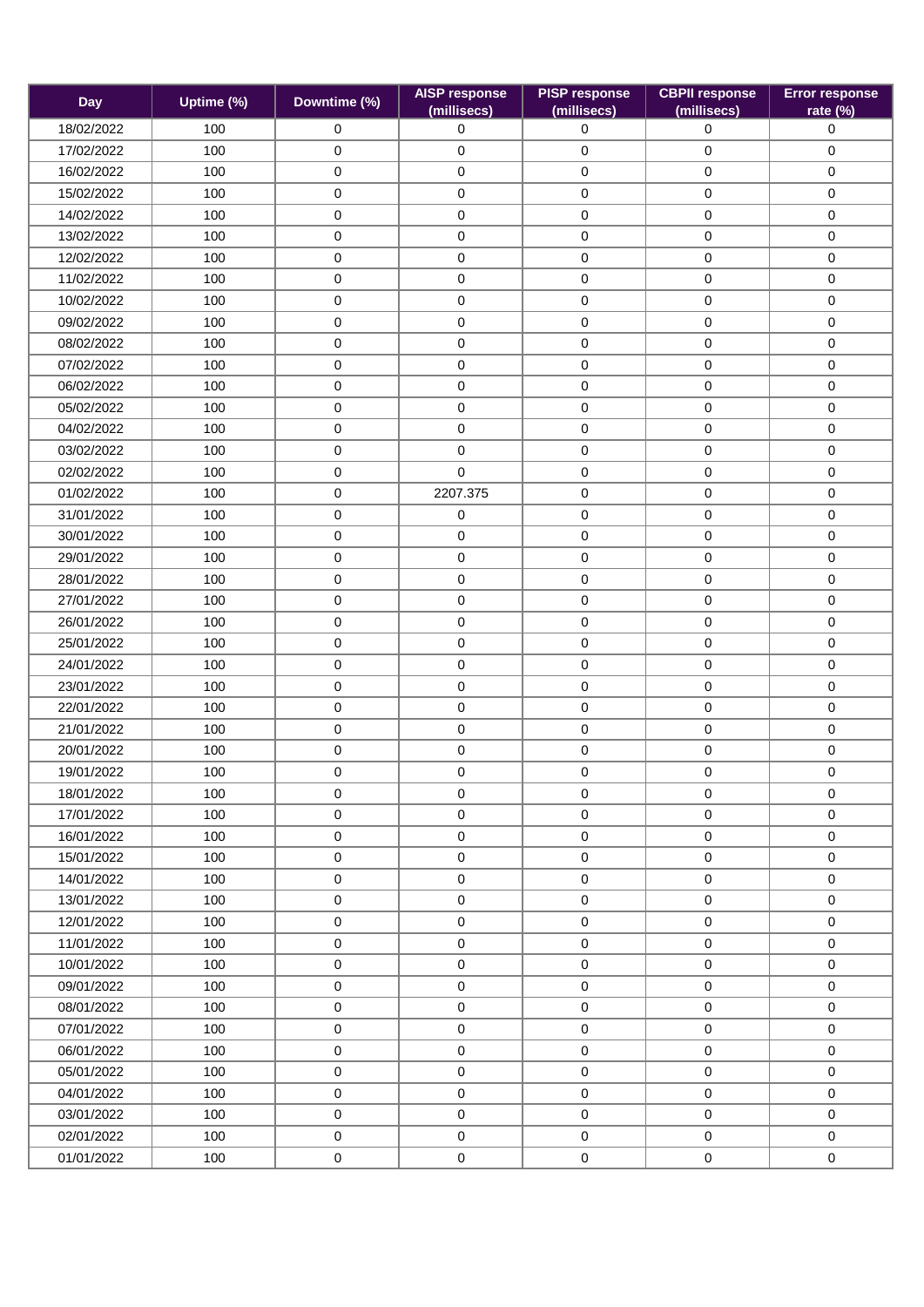## **Q4 2021 Statistics**

| <b>Day</b> | Uptime (%) | Downtime (%) | <b>AISP response</b><br>(millisecs) | <b>PISP response</b><br>(millisecs) | <b>CBPII response</b><br>(millisecs) | <b>Error response</b><br>rate (%) |
|------------|------------|--------------|-------------------------------------|-------------------------------------|--------------------------------------|-----------------------------------|
| 31/12/2021 | 100        | 0            | $\mathbf 0$                         | $\mathbf 0$                         | $\mathbf 0$                          | $\mathbf 0$                       |
| 30/12/2021 | 100        | 0            | $\pmb{0}$                           | $\pmb{0}$                           | $\mathbf 0$                          | $\pmb{0}$                         |
| 29/12/2021 | 100        | 0            | $\mathsf{O}\xspace$                 | 0                                   | $\pmb{0}$                            | $\mathbf 0$                       |
| 28/12/2021 | 100        | 0            | $\mathbf 0$                         | 0                                   | $\mathbf 0$                          | $\mathbf 0$                       |
| 27/12/2021 | 100        | 0            | 0                                   | $\pmb{0}$                           | $\mathbf 0$                          | $\mathbf 0$                       |
| 26/12/2021 | 100        | 0            | $\mathsf{O}\xspace$                 | $\pmb{0}$                           | $\pmb{0}$                            | $\mathsf{O}\xspace$               |
| 25/12/2021 | 100        | 0            | $\mathbf 0$                         | 0                                   | $\mathbf 0$                          | $\mathbf 0$                       |
| 24/12/2021 | 100        | 0            | $\mathbf 0$                         | $\pmb{0}$                           | $\mathbf 0$                          | $\mathbf 0$                       |
| 23/12/2021 | 100        | 0            | $\mathsf{O}\xspace$                 | $\pmb{0}$                           | $\pmb{0}$                            | $\mathsf{O}\xspace$               |
| 22/12/2021 | 100        | 0            | 0                                   | $\pmb{0}$                           | $\mathbf 0$                          | $\mathbf 0$                       |
| 21/12/2021 | 100        | 0            | $\mathbf 0$                         | 0                                   | $\mathbf 0$                          | $\mathbf 0$                       |
| 20/12/2021 | 100        | 0            | $\pmb{0}$                           | $\pmb{0}$                           | $\mathbf 0$                          | 0                                 |
| 19/12/2021 | 100        | 0            | $\mathsf{O}\xspace$                 | 0                                   | $\mathbf 0$                          | $\mathbf 0$                       |
| 18/12/2021 | 100        | 0            | $\mathbf 0$                         | $\mathbf 0$                         | $\mathbf 0$                          | $\mathbf 0$                       |
| 17/12/2021 | 100        | 0            | 2994.143                            | 334                                 | $\mathbf 0$                          | $\mathbf 0$                       |
| 16/12/2021 | 100        | 0            | 2606.2                              | 0                                   | $\pmb{0}$                            | $\mathsf{O}\xspace$               |
| 15/12/2021 | 100        | 0            | 2401.444                            | 0                                   | $\mathbf 0$                          | $\mathbf 0$                       |
| 14/12/2021 | 100        | 0            | 0                                   | $\pmb{0}$                           | $\mathbf 0$                          | $\mathbf 0$                       |
| 13/12/2021 | 100        | 0            | $\mathsf{O}\xspace$                 | $\pmb{0}$                           | $\mathbf 0$                          | $\mathbf 0$                       |
| 12/12/2021 | 100        | 0            | $\mathbf 0$                         | $\pmb{0}$                           | $\mathbf 0$                          | $\mathbf 0$                       |
| 11/12/2021 | 100        | 0            | $\mathbf 0$                         | $\mathsf 0$                         | $\mathbf 0$                          | $\mathbf 0$                       |
| 10/12/2021 | 100        | 0            | $\pmb{0}$                           | $\pmb{0}$                           | $\mathbf 0$                          | $\mathbf 0$                       |
| 09/12/2021 | 100        | 0            | $\mathbf 0$                         | 0                                   | $\mathbf 0$                          | $\mathbf 0$                       |
| 08/12/2021 | 100        | 0            | $\mathbf 0$                         | 0                                   | $\mathbf 0$                          | $\mathbf 0$                       |
| 07/12/2021 | 100        | 0            | $\pmb{0}$                           | $\pmb{0}$                           | $\mathbf 0$                          | $\mathbf 0$                       |
| 06/12/2021 | 100        | 0            | $\mathbf 0$                         | $\pmb{0}$                           | $\mathbf 0$                          | $\mathbf 0$                       |
| 05/12/2021 | 100        | 0            | $\mathbf 0$                         | 0                                   | 0                                    | $\mathbf 0$                       |
| 04/12/2021 | 100        | 0            | 0                                   | $\pmb{0}$                           | $\mathbf 0$                          | $\mathbf 0$                       |
| 03/12/2021 | 100        | 0            | $\mathsf{O}\xspace$                 | $\pmb{0}$                           | $\pmb{0}$                            | $\mathbf 0$                       |
| 02/12/2021 | 100        | 0            | $\mathbf 0$                         | 0                                   | $\mathbf 0$                          | $\mathbf 0$                       |
| 01/12/2021 | 100        | 0            | $\pmb{0}$                           | 0                                   | 0                                    | $\mathsf{O}\xspace$               |
| 30/11/2021 | 100        | 0            | 0                                   | 0                                   | $\mathsf 0$                          | $\mathbf 0$                       |
| 29/11/2021 | 100        | 0            | $\mathbf 0$                         | 0                                   | $\mathbf 0$                          | $\mathbf 0$                       |
| 28/11/2021 | 100        | $\mathbf 0$  | $\mathbf 0$                         | $\mathbf 0$                         | $\mathbf 0$                          | $\mathbf 0$                       |
| 27/11/2021 | 100        | 0            | $\mathbf 0$                         | 0                                   | $\mathbf 0$                          | $\mathbf 0$                       |
| 26/11/2021 | 100        | 0            | $\mathbf 0$                         | 0                                   | $\mathbf 0$                          | $\mathbf 0$                       |
| 25/11/2021 | 100        | 0            | $\mathbf 0$                         | $\mathbf 0$                         | $\mathbf 0$                          | $\mathbf 0$                       |
| 24/11/2021 | 100        | 0            | $\mathbf 0$                         | 0                                   | $\mathbf 0$                          | $\mathbf 0$                       |
| 23/11/2021 | 100        | 0            | $\mathsf{O}\xspace$                 | $\pmb{0}$                           | $\mathbf 0$                          | $\mathbf 0$                       |
| 22/11/2021 | 100        | 0            | $\mathbf 0$                         | $\mathbf 0$                         | $\mathbf 0$                          | $\mathbf 0$                       |
| 21/11/2021 | 100        | 0            | $\mathbf 0$                         | 0                                   | $\mathbf 0$                          | $\mathbf 0$                       |
| 20/11/2021 | 100        | 0            | $\mathbf 0$                         | $\mathbf 0$                         | $\mathbf 0$                          | $\mathbf 0$                       |
| 19/11/2021 | 100        | 0            | $\mathbf 0$                         | 0                                   | $\mathbf 0$                          | $\mathbf 0$                       |
| 18/11/2021 | 100        | 0            | $\mathbf 0$                         | $\mathbf 0$                         | $\mathbf 0$                          | $\mathbf 0$                       |
| 17/11/2021 | 100        | $\mathbf 0$  | $\mathbf 0$                         | 0                                   | $\mathbf 0$                          | $\mathbf 0$                       |
| 16/11/2021 | 100        | 0            | $\mathsf{O}\xspace$                 | $\pmb{0}$                           | $\mathbf 0$                          | $\mathbf 0$                       |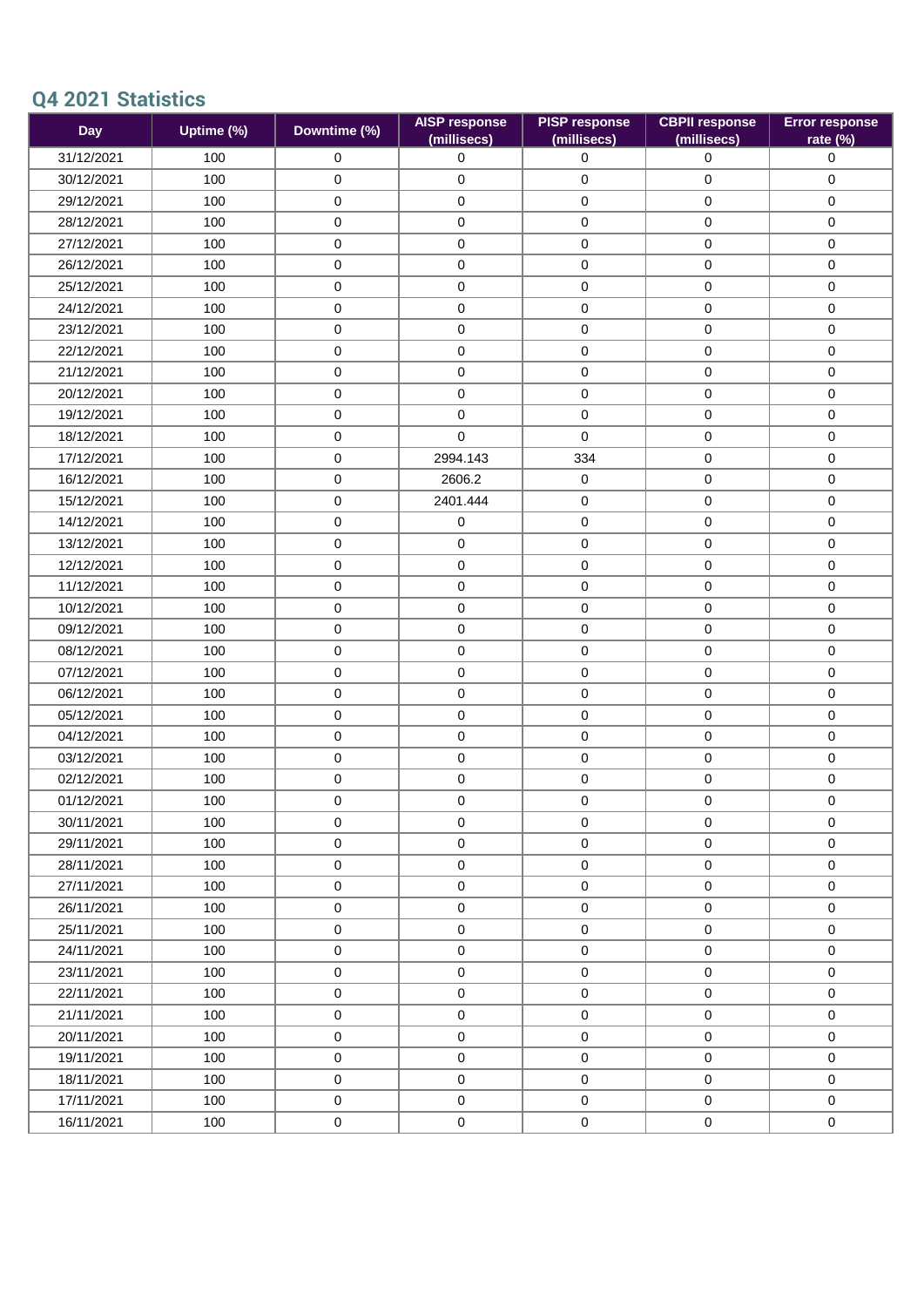| <b>Day</b> | Uptime (%) | Downtime (%)        | <b>AISP response</b><br>(millisecs) | <b>PISP response</b><br>(millisecs) | <b>CBPII response</b><br>(millisecs) | <b>Error response</b><br>rate (%) |
|------------|------------|---------------------|-------------------------------------|-------------------------------------|--------------------------------------|-----------------------------------|
| 15/11/2021 | 100        | $\mathbf 0$         | 0                                   | 0                                   | $\mathbf 0$                          | 0                                 |
| 14/11/2021 | 100        | $\mathbf 0$         | $\mathbf 0$                         | 0                                   | $\mathbf 0$                          | $\mathbf 0$                       |
| 13/11/2021 | 100        | $\mathsf{O}\xspace$ | $\mathbf 0$                         | $\pmb{0}$                           | $\mathsf{O}\xspace$                  | 0                                 |
| 12/11/2021 | 100        | 0                   | 0                                   | 0                                   | $\mathbf 0$                          | 0                                 |
| 11/11/2021 | 100        | $\pmb{0}$           | 0                                   | 0                                   | $\mathsf{O}\xspace$                  | 0                                 |
| 10/11/2021 | 100        | $\pmb{0}$           | $\pmb{0}$                           | 0                                   | $\mathsf{O}\xspace$                  | 0                                 |
| 09/11/2021 | 100        | $\mathbf 0$         | $\mathbf 0$                         | 0                                   | $\mathbf 0$                          | 0                                 |
| 08/11/2021 | 100        | $\pmb{0}$           | $\mathbf 0$                         | 0                                   | $\mathsf{O}\xspace$                  | 0                                 |
| 07/11/2021 | 100        | 0                   | 0                                   | 0                                   | $\mathsf{O}\xspace$                  | 0                                 |
| 06/11/2021 | 100        | 0                   | 0                                   | 0                                   | $\mathbf 0$                          | 0                                 |
| 05/11/2021 | 100        | 0                   | 0                                   | 0                                   | $\mathbf 0$                          | 0                                 |
| 04/11/2021 | 100        | $\pmb{0}$           | 0                                   | 0                                   | $\mathbf 0$                          | 0                                 |
| 03/11/2021 | 100        | $\pmb{0}$           | $\pmb{0}$                           | 0                                   | $\mathsf{O}\xspace$                  | 0                                 |
| 02/11/2021 | 100        | 0                   | $\mathbf 0$                         | 0                                   | $\mathbf 0$                          | 0                                 |
| 01/11/2021 | 100        | 0                   | 0                                   | 0                                   | 0                                    | 0                                 |
| 31/10/2021 | 100        | 0                   | 0                                   | $\pmb{0}$                           | $\mathbf 0$                          | 0                                 |
| 30/10/2021 | 100        | $\mathbf 0$         | $\mathbf 0$                         | 0                                   | $\mathbf 0$                          | $\mathbf 0$                       |
| 29/10/2021 | 100        | $\pmb{0}$           | 0                                   | 0                                   | $\mathsf 0$                          | $\pmb{0}$                         |
| 28/10/2021 | 100        | 0                   | 0                                   | 0                                   | $\mathbf 0$                          | 0                                 |
| 27/10/2021 | 100        | $\mathbf 0$         | $\pmb{0}$                           | 0                                   | $\mathbf 0$                          | 0                                 |
| 26/10/2021 | 100        | $\pmb{0}$           | $\pmb{0}$                           | 0                                   | $\mathsf{O}\xspace$                  | 0                                 |
| 25/10/2021 | 100        | $\pmb{0}$           | 0                                   | $\pmb{0}$                           | $\mathbf 0$                          | 0                                 |
| 24/10/2021 | 100        | $\mathbf 0$         | $\mathbf 0$                         | $\pmb{0}$                           | $\mathbf 0$                          | 0                                 |
| 23/10/2021 | 100        | 0                   | $\pmb{0}$                           | 0                                   | $\mathbf 0$                          | 0                                 |
| 22/10/2021 | 100        | 0                   | 0                                   | 0                                   | 0                                    | 0                                 |
| 21/10/2021 | 100        | $\pmb{0}$           | $\pmb{0}$                           | 0                                   | $\mathsf{O}\xspace$                  | 0                                 |
| 20/10/2021 | 100        | $\mathbf 0$         | $\mathbf 0$                         | 0                                   | $\mathbf 0$                          | 0                                 |
| 19/10/2021 | 100        | $\mathsf{O}\xspace$ | $\pmb{0}$                           | 0                                   | $\mathsf{O}\xspace$                  | 0                                 |
| 18/10/2021 | 100        | $\mathbf 0$         | 0                                   | 0                                   | $\mathbf 0$                          | 0                                 |
| 17/10/2021 | 100        | 0                   | 0                                   | 0                                   | $\mathbf 0$                          | 0                                 |
| 16/10/2021 | 100        | 0                   | $\pmb{0}$                           | 0                                   | $\mathbf 0$                          | 0                                 |
| 15/10/2021 | 100        | 0                   | $\mathbf 0$                         | 0                                   | $\mathbf 0$                          | 0                                 |
| 14/10/2021 | 100        | $\mathsf{O}\xspace$ | $\mathbf 0$                         | 0                                   | $\mathbf 0$                          | 0                                 |
| 13/10/2021 | 100        | $\mathbf 0$         | $\mathbf 0$                         | 0                                   | $\mathbf 0$                          | 0                                 |
| 12/10/2021 | 100        | $\pmb{0}$           | $\pmb{0}$                           | 0                                   | $\mathsf{O}\xspace$                  | 0                                 |
| 11/10/2021 | 100        | $\mathsf{O}\xspace$ | $\mathbf 0$                         | 0                                   | $\mathbf 0$                          | 0                                 |
| 10/10/2021 | 100        | $\mathsf{O}\xspace$ | $\mathbf 0$                         | 0                                   | $\mathbf 0$                          | 0                                 |
| 09/10/2021 | 100        | $\mathsf{O}\xspace$ | $\mathbf 0$                         | 0                                   | $\mathbf 0$                          | 0                                 |
| 08/10/2021 | 100        | $\mathbf 0$         | $\mathbf 0$                         | 0                                   | $\mathbf 0$                          | 0                                 |
| 07/10/2021 | 100        | $\mathbf 0$         | $\mathbf 0$                         | 0                                   | $\mathbf 0$                          | 0                                 |
| 06/10/2021 | 100        | $\mathsf{O}\xspace$ | $\mathbf 0$                         | 0                                   | $\mathbf 0$                          | 0                                 |
| 05/10/2021 | 100        | $\mathsf{O}\xspace$ | $\mathbf 0$                         | 0                                   | $\mathsf{O}\xspace$                  | 0                                 |
| 04/10/2021 | 100        | $\mathsf{O}\xspace$ | $\mathbf 0$                         | 0                                   | $\mathbf 0$                          | 0                                 |
| 03/10/2021 | 100        | $\mathbf 0$         | $\mathbf 0$                         | 0                                   | $\mathbf 0$                          | 0                                 |
| 02/10/2021 | 100        | $\mathsf 0$         | $\mathbf 0$                         | $\mathbf 0$                         | $\mathsf{O}\xspace$                  | 0                                 |
| 01/10/2021 | 100        | $\mathsf 0$         | $\mathbf 0$                         | $\mathsf{O}\xspace$                 | $\mathsf{O}\xspace$                  | $\pmb{0}$                         |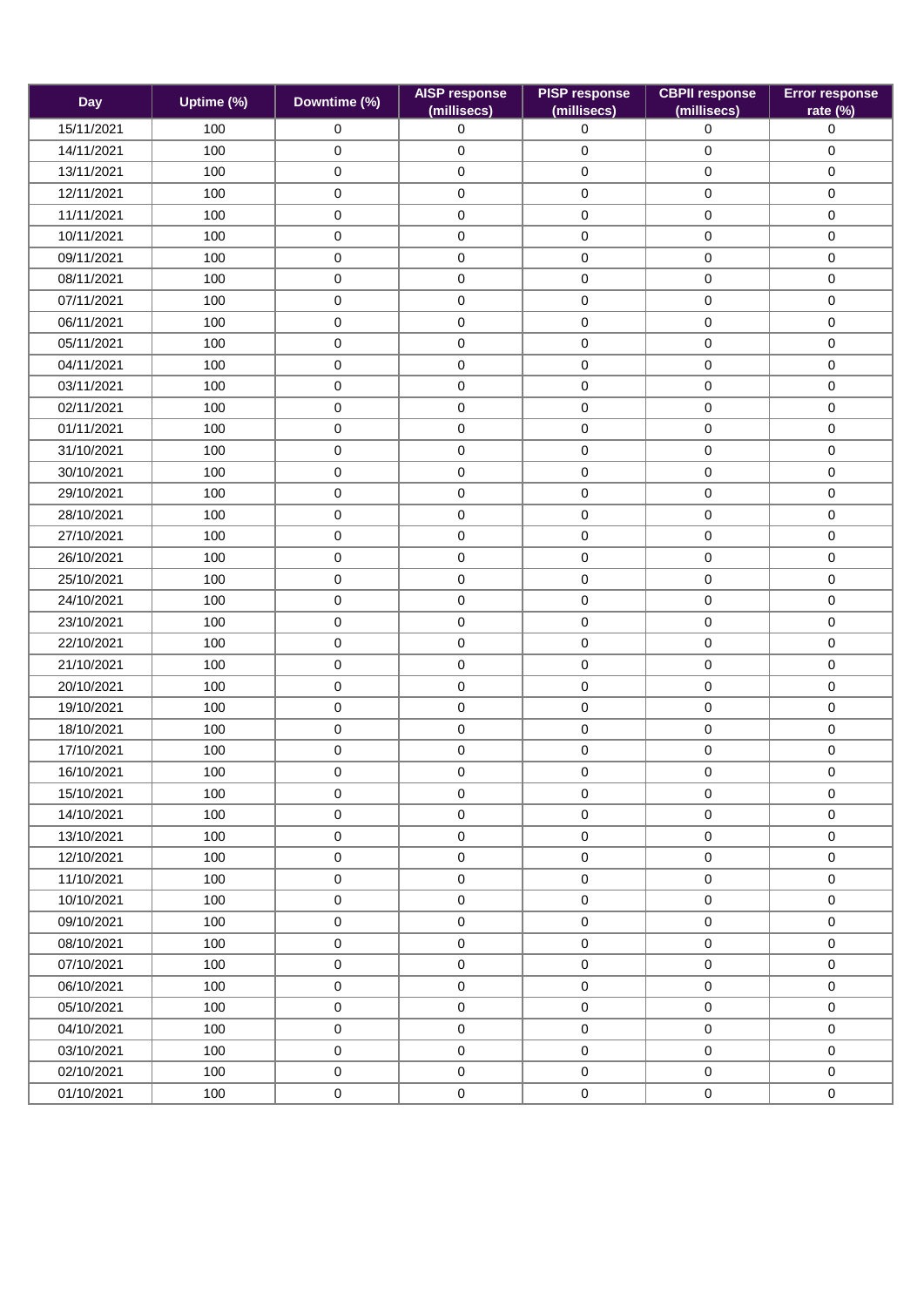## **Q3 2021 Statistics**

| <b>Day</b> | Uptime $\overline{\left( \% \right)}$ | Downtime (%)        | <b>AISP response</b><br>(millisecs) | <b>PISP response</b><br>(millisecs) | <b>CBPII response</b><br>(millisecs) | <b>Error response</b><br>rate (%) |
|------------|---------------------------------------|---------------------|-------------------------------------|-------------------------------------|--------------------------------------|-----------------------------------|
| 30/09/2021 | 100                                   | $\mathsf{O}\xspace$ | $\mathbf 0$                         | 0                                   | $\mathsf{O}$                         | 0                                 |
| 29/09/2021 | 100                                   | $\mathbf 0$         | $\pmb{0}$                           | 0                                   | $\mathbf 0$                          | 0                                 |
| 28/09/2021 | 100                                   | $\pmb{0}$           | 0                                   | 0                                   | $\mathsf{O}\xspace$                  | 0                                 |
| 27/09/2021 | 100                                   | 0                   | 0                                   | 0                                   | $\mathbf 0$                          | 0                                 |
| 26/09/2021 | 100                                   | $\mathbf 0$         | $\mathbf 0$                         | 0                                   | $\mathbf 0$                          | 0                                 |
| 25/09/2021 | 100                                   | $\pmb{0}$           | $\pmb{0}$                           | 0                                   | $\mathsf{O}\xspace$                  | 0                                 |
| 24/09/2021 | 100                                   | 0                   | 0                                   | 0                                   | $\mathbf 0$                          | 0                                 |
| 23/09/2021 | 100                                   | 0                   | 0                                   | 0                                   | $\mathbf 0$                          | 0                                 |
| 22/09/2021 | 100                                   | $\pmb{0}$           | 0                                   | 0                                   | $\mathsf{O}\xspace$                  | 0                                 |
| 21/09/2021 | 100                                   | $\pmb{0}$           | $\pmb{0}$                           | 0                                   | $\mathsf{O}\xspace$                  | 0                                 |
| 20/09/2021 | 100                                   | $\mathsf{O}\xspace$ | $\mathbf 0$                         | 0                                   | $\mathsf{O}\xspace$                  | 0                                 |
| 19/09/2021 | 100                                   | 0                   | 0                                   | 0                                   | $\mathbf 0$                          | 0                                 |
| 18/09/2021 | 100                                   | $\pmb{0}$           | $\pmb{0}$                           | 0                                   | $\pmb{0}$                            | 0                                 |
| 17/09/2021 | 100                                   | 0                   | 0                                   | 0                                   | $\mathsf{O}\xspace$                  | 0                                 |
| 16/09/2021 | 100                                   | $\mathbf 0$         | $\mathbf 0$                         | 0                                   | $\mathbf 0$                          | $\mathbf 0$                       |
| 15/09/2021 | 100                                   | $\pmb{0}$           | $\mathbf 0$                         | 0                                   | $\mathsf{O}\xspace$                  | 0                                 |
| 14/09/2021 | 100                                   | 0                   | 0                                   | 0                                   | $\mathbf 0$                          | 0                                 |
| 13/09/2021 | 100                                   | $\pmb{0}$           | 0                                   | 0                                   | $\mathbf 0$                          | 0                                 |
| 12/09/2021 | 100                                   | $\mathsf{O}\xspace$ | $\pmb{0}$                           | 0                                   | $\mathbf 0$                          | 0                                 |
| 11/09/2021 | 100                                   | $\pmb{0}$           | 0                                   | 0                                   | $\mathbf 0$                          | 0                                 |
| 10/09/2021 | 100                                   | $\pmb{0}$           | $\pmb{0}$                           | 0                                   | $\mathsf{O}\xspace$                  | 0                                 |
| 09/09/2021 | 100                                   | 0                   | $\pmb{0}$                           | 0                                   | $\mathbf 0$                          | 0                                 |
| 08/09/2021 | 100                                   | 0                   | 0                                   | 0                                   | 0                                    | 0                                 |
| 07/09/2021 | 100                                   | $\pmb{0}$           | $\pmb{0}$                           | 0                                   | $\mathbf 0$                          | 0                                 |
| 06/09/2021 | 100                                   | $\mathbf 0$         | $\mathbf 0$                         | 0                                   | $\mathbf 0$                          | $\mathbf 0$                       |
| 05/09/2021 | 100                                   | $\mathsf 0$         | $\pmb{0}$                           | 0                                   | $\mathbf 0$                          | 0                                 |
| 04/09/2021 | 100                                   | 0                   | 0                                   | 0                                   | $\mathbf 0$                          | 0                                 |
| 03/09/2021 | 100                                   | 0                   | $\pmb{0}$                           | 0                                   | $\mathbf 0$                          | 0                                 |
| 02/09/2021 | 100                                   | $\pmb{0}$           | $\pmb{0}$                           | 0                                   | $\mathsf{O}\xspace$                  | 0                                 |
| 01/09/2021 | 100                                   | 0                   | $\mathbf 0$                         | 0                                   | $\mathbf 0$                          | 0                                 |
| 31/08/2021 | 100                                   | 0                   | $\pmb{0}$                           | 0                                   | $\mathsf{O}\xspace$                  | 0                                 |
| 30/08/2021 | 100                                   | 0                   | 0                                   | 0                                   | $\mathbf 0$                          | 0                                 |
| 29/08/2021 | 100                                   | 0                   | 0                                   | 0                                   | $\mathsf{O}\xspace$                  | 0                                 |
| 28/08/2021 | 100                                   | $\mathsf{O}\xspace$ | $\mathbf 0$                         | 0                                   | $\mathbf 0$                          | $\mathbf 0$                       |
| 27/08/2021 | 100                                   | $\mathbf 0$         | $\mathbf 0$                         | 0                                   | $\mathbf 0$                          | $\mathbf 0$                       |
| 26/08/2021 | 100                                   | $\mathsf{O}\xspace$ | $\mathbf 0$                         | 0                                   | $\mathbf 0$                          | 0                                 |
| 25/08/2021 | 100                                   | $\mathbf 0$         | $\mathbf 0$                         | 0                                   | $\mathbf 0$                          | 0                                 |
| 24/08/2021 | 100                                   | $\mathbf 0$         | $\mathbf 0$                         | 0                                   | $\mathbf 0$                          | 0                                 |
| 23/08/2021 | 100                                   | $\mathsf{O}\xspace$ | $\mathbf 0$                         | 0                                   | $\mathbf 0$                          | $\mathbf 0$                       |
| 22/08/2021 | 100                                   | $\mathbf 0$         | $\mathbf 0$                         | 0                                   | $\mathbf 0$                          | 0                                 |
| 21/08/2021 | 100                                   | $\mathbf 0$         | $\mathbf 0$                         | 0                                   | $\mathbf 0$                          | $\mathbf 0$                       |
| 20/08/2021 | 100                                   | $\mathbf 0$         | $\mathbf 0$                         | 0                                   | $\mathbf 0$                          | 0                                 |
| 19/08/2021 | 100                                   | $\mathbf 0$         | $\mathbf 0$                         | 0                                   | $\mathbf 0$                          | 0                                 |
| 18/08/2021 | 100                                   | $\mathsf{O}\xspace$ | $\mathbf 0$                         | 0                                   | $\mathbf 0$                          | $\mathbf 0$                       |
| 17/08/2021 | 100                                   | $\mathbf 0$         | $\mathbf 0$                         | 0                                   | $\mathbf 0$                          | 0                                 |
| 16/08/2021 | 100                                   | $\mathsf{O}\xspace$ | $\mathbf 0$                         | 0                                   | $\mathbf 0$                          | 0                                 |